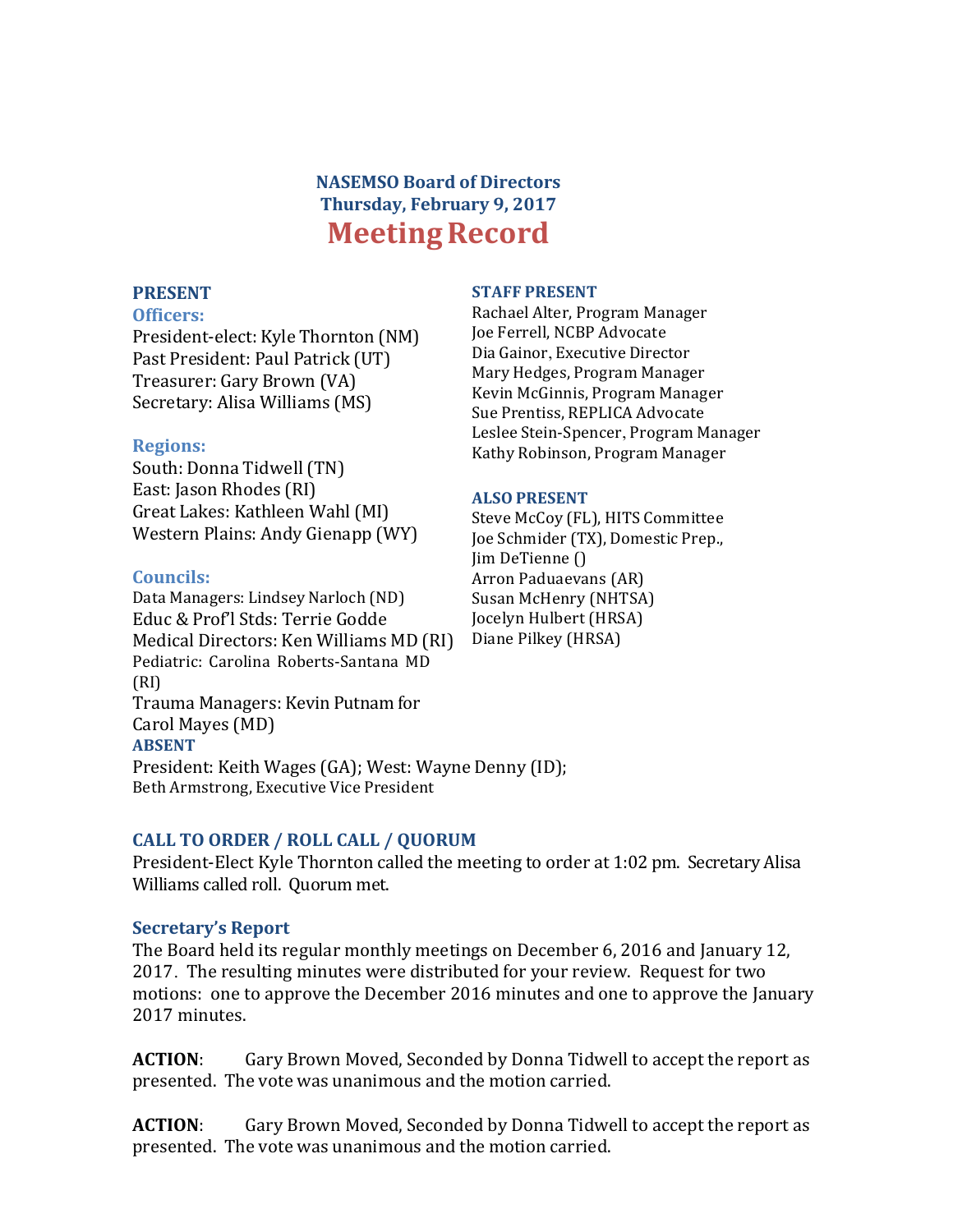## **TREASURER'SREPORT**

Gary Brown presented the finance report noting Statement of Activities have been posted. (Note: FY 2015-2016 reflects audit adjustments.) As of Jan 31, 2017 total net assets were \$107,675. Marked improvement from original approved deficit budget.

**ACTION:** No Action Taken.

# **Program Committee REPORT:**

Gary Brown and Mary Hedges reported that the upcoming Annual Meeting is entering its final planning state. Items of note include:

- Room blocks expire  $2/10/2017$ .
- Mary Hedges report: Last minute additional to breakout session. Still finalizing sponsors.

# **PRESIDENT'S REPORT**

No Report

# **EXECUTIVE DIRECTOR'S REPORT**

Leslee Stein-Spencer, Program Manager reported on the ASPR Project. Items of note include:

- Expert Panel met January 30-31, 2017.
- February 13 Committee on Assessment. (webinar)
- February 21 Committee on Transport (webinar)
- April 3 Committee on Exercise Development (in person Ohio)
- April 13 Committee on Transportation (in person Illinois)

Kathy Robinson, Program Manager provided brief report on the National Scope of Practice Model. The final roster of the Subject Matter Experts (SME) is in review with federal partners. Notifications anticipated to be sent out soon.

Joe Ferrell, NCBP Advocate, provided brief report on the National Collaborative for BioPreparedness (NCBP). Notification was sent via email to determine state interest. The Collaborative has expressed the benefit of having NASEMSO assist with these efforts. (Note: Demonstrations on this project will be presented in multiple venues at the Annual Meeting.)

Mary Hedges, Program Manager, presented a brief report on the Model EMS Evidence Based Guidelines. Of note,:

- In person workgroup was held in conjunction with the NASEMSP meeting resulting in excellent attendance.
- Group is revising the 2014 version, adding about a dozen additional protocols to document.

Diane Pilkey, representative of the HRSA EMS for Children Program, reported that the upcoming grant cycle now contains three new performance measures centering